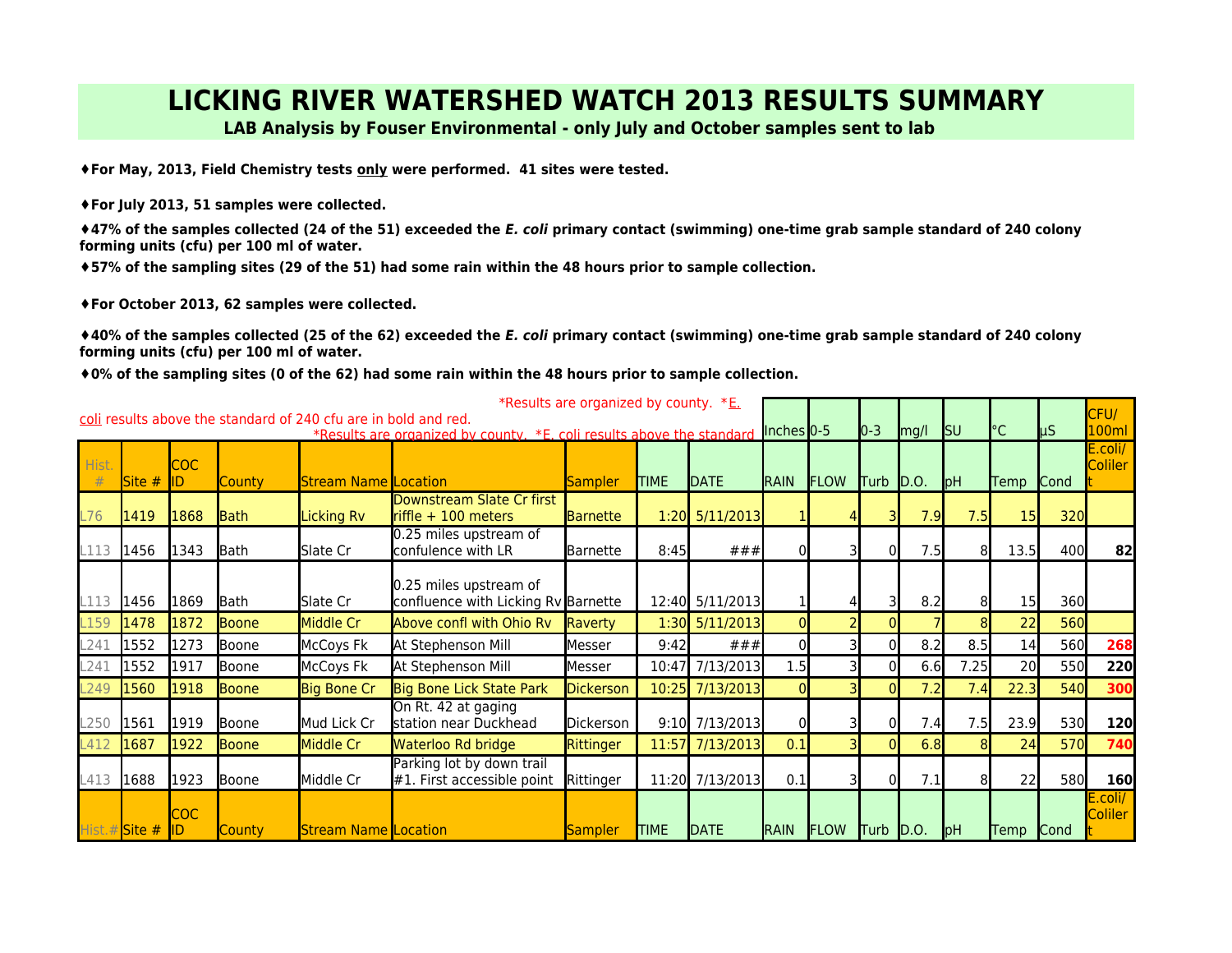| 447       | 1716          | 1274             | <b>Boone</b>   | <b>McCoys Fk</b>                   | Beaver Rd. just north of<br>Kuchle Dr.                   | <b>Messer</b>   | 10:35 | ###              | $\overline{0}$ |                         | $\Omega$                | 8.6            | 8.5            | 15   | 510        | 320                |
|-----------|---------------|------------------|----------------|------------------------------------|----------------------------------------------------------|-----------------|-------|------------------|----------------|-------------------------|-------------------------|----------------|----------------|------|------------|--------------------|
|           |               |                  |                |                                    | Beaver Rd. just north of                                 |                 |       |                  |                |                         |                         |                |                |      |            |                    |
| L447      | 1716          | 1928             | Boone          | <b>McCoys Fk</b>                   | Kuchle Dr.                                               | Messer          |       | 11:00 7/13/2013  | 1.5            |                         |                         | 8.8            | 7.5            | 21.5 | 500        | 120                |
|           | 3078          | 1572             | Boone          | Gunpowder                          | Shelter hous trail to ck at<br>park deadend of Sperti Ln | Blasdel         | 7:00  | ###              | $\Omega$       | 3                       | $\mathbf{1}$            | 8.4            | 8              | 17.5 | 630        |                    |
|           | 3155          | 1198             | Boone          | SFR<br>Gunpowder<br>Cr             | At South Fk Park upstream<br>of wooden bridge            | Reddy           | 9:28  | ###              | $\overline{0}$ | $\overline{2}$          | 1                       | 8              | 8.5            | 14   | 730        | 150                |
|           | 3155          | 1942             | <b>Boone</b>   | S <sub>Fk</sub><br>Gunpowder<br>Cr | At South Fk Park,<br>upstream of wooden<br>bridge        | Reddy           |       | $9:43$ 7/13/2013 | 0.1            |                         |                         | 6.8            | 8              | 21   | 690        | 540                |
|           | 3155          | 1890             | <b>Boone</b>   | <b>SFK</b><br>Gunpowder<br>Cr      | At South Fk Park,<br>upstream of wooden<br>bridge        | Reddy           |       | $9:45$ 5/11/2013 |                |                         | $\overline{2}$          | 7.8            | 7.5            | 14   | 480        |                    |
| L41       | 1385          | 1184             | Bourbon        | Hinkston Cr                        | At Jackstown, bridge on<br>Hwy. 13                       | Halpin          | 9:54  | ###              | $\Omega$       | 3                       | $\overline{0}$          | 6.2            | 8              | 6.5  | 451        | 196                |
| L41       | 1385          | 1902             | Bourbon        | Hinkston Cr                        | At Jackstown, bridge on<br>Hwy 13                        | Halpin          |       | 9:20 7/13/2013   | 1              |                         | 31                      | 6.2            | 8              | 20   | 350        | 620                |
| _41       | 1385          | 1862             | Bourbon        | Hinkston Cr                        | At Jackstown, bridge on<br>Rt. 13. County line           | <b>Halpin</b>   |       | 3:47 5/11/2013   | 1.5            |                         | 31                      | $\overline{7}$ | 8              | 15   | 420        |                    |
| $-42$     | 1386          | 1352             | Bourbon        | <b>Houston Cr</b>                  | Railroad Br. Fithian Ave                                 | Williams        | 11:37 | ###              | $\Omega$       |                         |                         | 6.5            | 7.5            | 15.5 | 450        | 270                |
| $-42$     | 1386          | 1903             | <b>Bourbon</b> | <b>Houston Cr</b>                  | Railroad Br. Fithian Ave                                 | <b>Williams</b> | 10:45 | 7/13/2013        | 0.5            | $\Delta$                | 3                       | $\overline{7}$ | 6.75           | 22   | 500        | 920                |
| L43       | 1387          | 1347             | Bourbon        | Stoner Cr                          | Coulthard Lane                                           | Estes           | 11:08 | ###              | $\Omega$       | $\overline{\mathsf{3}}$ | $\overline{0}$          | 6.2            |                | 15   | 390        | 104                |
| L47       | 1391          | 1275             | <b>Bourbon</b> | Townsend Cr                        | 500 feet above US 27<br>bridge                           | <b>Hines</b>    | 10:50 | ###              | $\overline{0}$ |                         | $\Omega$                | 7.6            | 8              | 15   | 450        | 170                |
| L79       | 1422          | 1281             | Bourbon        | Hinkston Cr                        | Steel Ford Bridge                                        | Rauf            | 9:44  | ###              | $\overline{0}$ | $\overline{2}$          | $\overline{c}$          | 6.25           | 7.7            | 15   | 370        | 150                |
| -79       | 1422          | 1909             | Bourbon        | Hinkston Cr                        | Steel Ford Bridge                                        | Rauf            | 10:41 | 7/13/2013        | 0.5            | 3                       | $\overline{\mathsf{c}}$ | 6.8            | 7.7            | 22   | 390        | 460                |
| 188       | 1505          | 1276             | <b>Bourbon</b> | Stoner Cr                          | US 68 Bridge, N Paris                                    | <b>VanMeter</b> | 11:04 | ###              | $\Omega$       |                         | $\overline{2}$          | 6.25           | 8              | 17   | 540        | 82                 |
| 188       | 1505          | 1912             | <b>Bourbon</b> | Stoner Cr                          | US 68 Bridge, N Paris                                    | VanMeter        | 10:25 | 7/13/2013        | 0.5            |                         | 3                       | 7.4            | $\overline{7}$ | 20   | 500        | 160                |
| L188      | 1505          | 1875             | <b>Bourbon</b> | <b>Stoner Cr</b>                   | US 68 Bridge, N Paris                                    | VanMeter        |       | 11:00 5/11/2013  | 0.1            | $\Lambda$               | R                       | 4.8            | 7.7            | 15   | 420        |                    |
| L218      | 1535          | 1277             | Bourbon        | Stoner Cr                          | Approx 50 yds upst of<br>mouth old gas station           | Bruening        | 11:20 | ###              | $\Omega$       | Δ                       | $\overline{0}$          | $\overline{7}$ | 8              | 15   | 520        | 148                |
| L218      | 1535          | 1915             | Bourbon        | Stoner Cr                          | Approx 50 yds upst of<br>mouth old gas station           | Bruening        |       | 11:50 7/13/2013  | 0.1            | 51                      | 3                       | 5.5            | 7.5            | 21.5 | 390        | 140                |
| L218 1535 |               | 1878             | Bourbon        | Stoner Cr                          | Approx 50 yds upst of<br>mouth old gas station           | Bruening        |       | 10:00 5/11/2013  | 0.5            |                         |                         | 6.8            | 7.5            | 16   | 450        |                    |
|           | Hist.# Site # | <b>COC</b><br>ID | County         | <b>Stream Name Location</b>        |                                                          | Sampler         | TIME  | <b>DATE</b>      | <b>RAIN</b>    | FLOW                    | Turb                    | D.O.           | pH             | Temp | Cond       | E.coli/<br>Coliler |
| L225 1537 |               | 1278             | <b>Bourbon</b> | Hinkston Cr                        | Ruddles Mills, 50 yds upst<br><b>l</b> of mouth          | <b>Bruening</b> | 11:30 | ###              | $\mathbf{0}$   | 41                      | 1                       | 5.8            | 7.5            | 14.5 | <b>380</b> | 270                |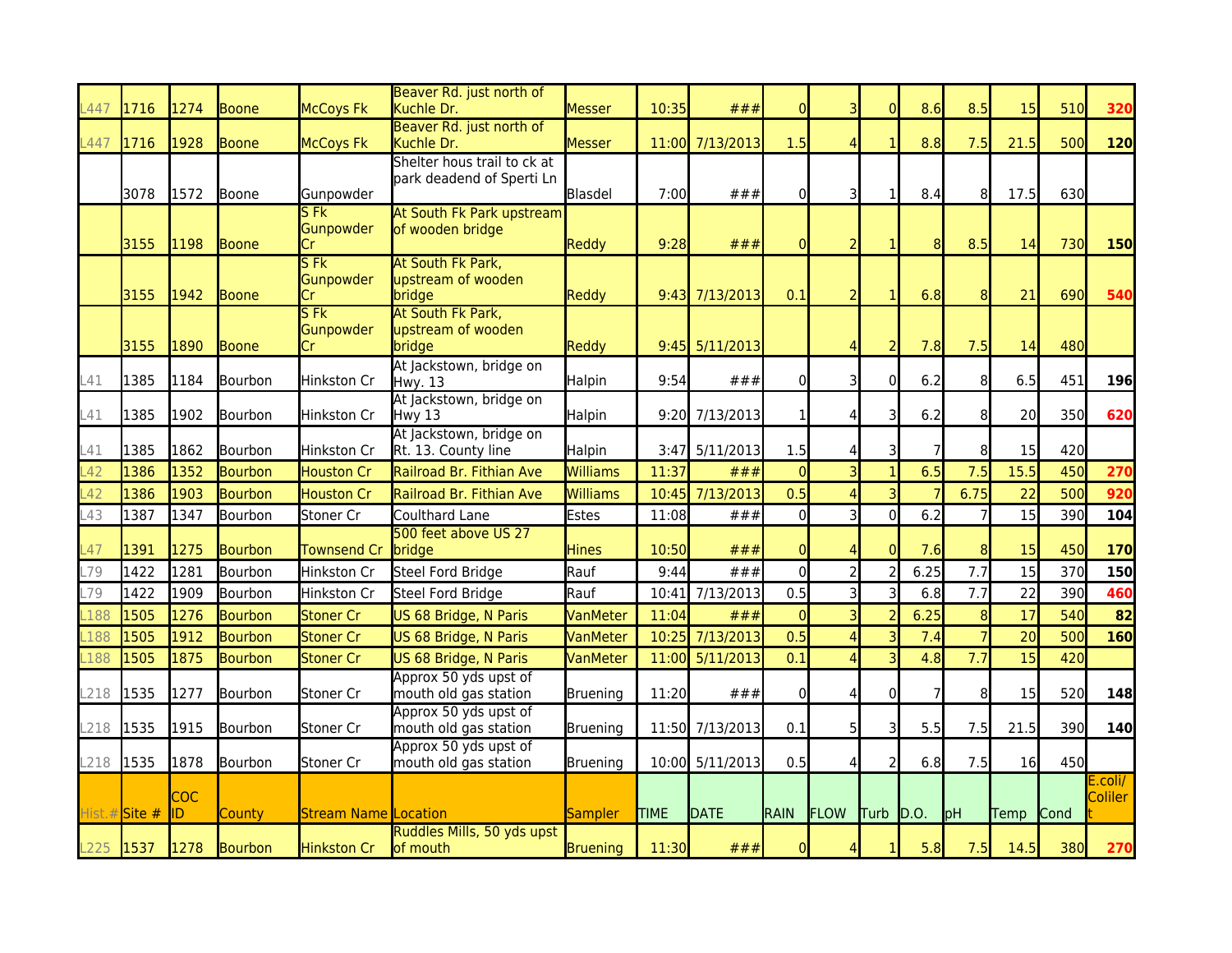| L225      | 1537          | 1916               | Bourbon        | Hinkston Cr                 | Ruddles Mills, 50 yds upst<br>of mouth                            | Bruening     |             | 11:40 7/13/2013  | 0.1            |                | 3                       | 5 <sup>1</sup> | 7.5            | 21   | 300         | 440                |
|-----------|---------------|--------------------|----------------|-----------------------------|-------------------------------------------------------------------|--------------|-------------|------------------|----------------|----------------|-------------------------|----------------|----------------|------|-------------|--------------------|
| L225      | 1537          | 1879               | Bourbon        | Hinkston Cr                 | Ruddles Mills, 50 yds upst<br>of mouth                            | Bruening     |             | 10:15 5/11/2013  | 0.5            |                | 3                       | $\overline{7}$ | 8              | 15   | 410         |                    |
|           | 3083          | 1938               | Bourbon        | Scott Cr                    | Near Levy Rd.                                                     | Osborne      |             | 11:47 7/13/2013  |                |                | $\Omega$                |                | 7.5            | 23   | 500         | 100                |
|           | 3151          | 1279               | Bourbon        | Cooper Run                  | 100 yds upstream of<br>mouth into Stoner Cr                       | Simpson      | 10:58       | ###              | $\Omega$       |                | $\mathbf{1}$            | 7.8            | 7.9            | 15   |             | 480 1,866          |
|           | 3151          | 1939               | Bourbon        | Cooper Run                  | 100 yards upstream of<br>lmouth                                   | Simpson      |             | 10:05 7/13/2013  | 0.5            |                | 1                       | 7.2            | 7.4            | 20   | 440         | 420                |
|           | 3151          | 1888               | Bourbon        | Cooper Run                  | 100 yards upstream of<br>mouth into Stoner Cr                     | Simpson      |             | 6:00 5/11/2013   | 0.5            | 31             | $\overline{0}$          | $\overline{9}$ | 8.5            | 16   | 380         |                    |
|           | 3153          | 1280               | Bourbon        | Stoner Cr                   | At Rocky Shoals off the<br>Hancock Farm above Paris<br><b>WTP</b> | Williams     | 10:35       | ###              | $\mathbf{0}$   | 31             | $\overline{2}$          | 6.25           | 81             | 17   | 490         | 60                 |
|           | 3153          | 1940               | Bourbon        | <b>Stoner Cr</b>            | At Rocky Shoals off the<br>Hancock Farm above Paris<br><b>WTP</b> | Williams     |             | 10:10 7/13/2013  | 0.5            | $\mathbf{A}$   | $\overline{\mathsf{B}}$ | 7.4            |                | 22   | 400         | 80                 |
|           | 3153          | 1889               | Bourbon        | <b>Stoner Cr</b>            | At Rocky Shoals off the<br>Hancock Farm above Paris<br><b>WTP</b> | Williams     |             | 10:30 5/11/2013  | 0.1            |                | $\overline{\mathbf{3}}$ | 5 <sub>l</sub> | 7.3            | 15   | 420         |                    |
|           | 3200          | 1190               | Bourbon        | Soner Cr                    | At 1053 Spears Mill Road,<br>Paris KY F.O.S.C                     | Estes        | 9:43        | ###              | ΩI             |                | 01                      | 5 <sup>1</sup> |                | 15   | 390         | 40                 |
|           | 3200          | 1892               | Bourbon        | Stoner Cr                   | Spears Mill Bridge                                                | Estes        |             | 10:00 5/11/2013  |                | $\Lambda$      | $\overline{2}$          | 6              | 7.5            | 16   | 340         |                    |
|           | 3201          | 1191               | Bourbon        | Soner Cr                    | On Peacock Rd, 1/2 mile<br>upstream of Copper's Run               | <b>Estes</b> | 10:39       | ###              | $\overline{0}$ |                | $\Omega$                | 6.2            |                | 15   | 390         | 126                |
|           | 3201          | 1893               | Bourbon        | <b>Stoner Cr</b>            | <b>Hutson's Crossing</b>                                          | <b>Estes</b> |             | 11:15 5/11/2013  |                |                |                         | $\overline{5}$ | 8              | 17   | 350         |                    |
| L217      | 1534          | 1346               | <b>Bracken</b> | <b>N Fk Licking</b><br>lRv  | Under KY HWY 539 Bridge Clifford                                  |              | 10:54       | ###              | $\Omega$       | $\overline{2}$ | $\overline{0}$          | 7.4            | 7.8            | 14.5 | 410         | 194                |
| L217      | 1534          | 1914               | <b>Bracken</b> | <b>N Fk Licking</b><br>Rv   | Under KY HWY 539 Bridge Clifford                                  |              |             | 10:45 7/13/2013  | 0l             | 31             | $\overline{2}$          | 4.6            | 8 <sup>1</sup> | 22   | 390         | 180                |
| L217 1534 |               | 1877               | Bracken        | N Fk Licking<br>lRv         | Under KY HWY 539 Bridge Clifford                                  |              |             | 3:35 5/18/2013   | 0.5            |                | 1                       | 6.1            | 8.2            | 20   | 450         |                    |
|           | Hist.# Site # | <b>COC</b><br>lid. | County         | <b>Stream Name Location</b> |                                                                   | Sampler      | <b>TIME</b> | <b>DATE</b>      | RAIN           | FLOW           | Turb D.O.               |                | pH             | Temp | <b>Cond</b> | E.coli/<br>Coliler |
| L48       | 1392          | 1185               | Campbell       | Fourmile Cr                 | Rt 8, Silver Grove Ky:<br><b>Behind Morscher Park</b>             | Girton       | 10:15       | ###              | $\mathbf{0}$   |                | $\overline{0}$          | 8.5            | 81             | 15   | 580         | 268                |
| L48       | 1392          | 1905               | Campbell       | <b>Fourmile Cr</b>          | Rt 8, Silver Grove Ky<br>behind S. Morscher Park                  | Girton       |             | 10:30 7/13/2013  | 1.5            | 51             | $\overline{\mathbf{3}}$ | 5.1            | 7.5            | 24   | 320         | 320                |
| L48       | 1392          | 1864               | Campbell       | Fourmile Cr                 | Rt 8, Silver Grove Ky<br>behind S. Morscher Park                  | Girton       |             | $1:15$ 5/11/2013 | 1.5            | 31             | $\overline{\mathsf{B}}$ | $\overline{9}$ | 8.5            | 15   | 410         |                    |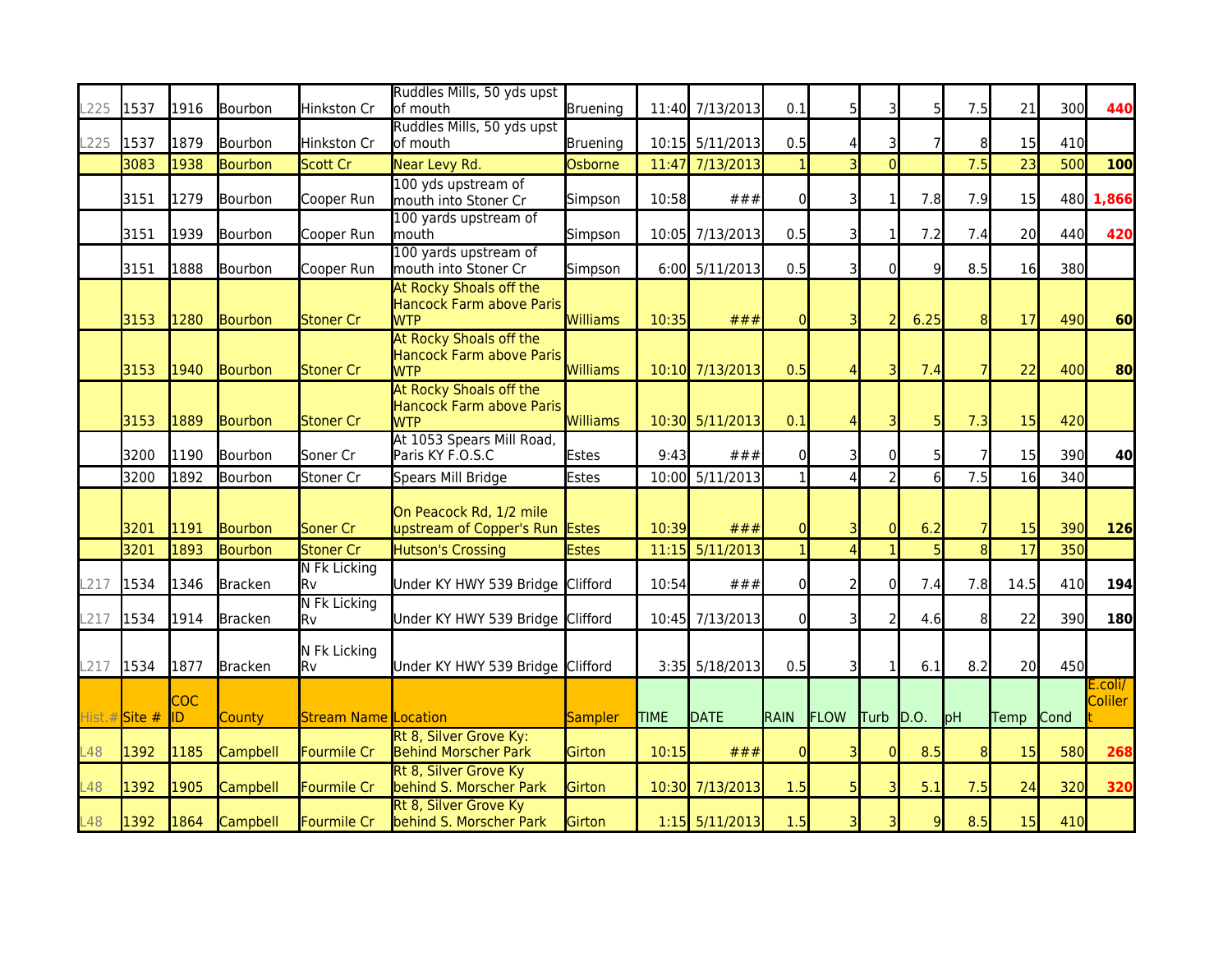| L60        | 1402          | 1737              | Campbell        | Licking Rv                  | Dock at rowing club,<br>beneath 4th st. bridge                                        | Hult          | 9:10        | ###              | $\Omega$     |                | 21             | 7.2  | 7.4            | 17          | 300         | 194                |
|------------|---------------|-------------------|-----------------|-----------------------------|---------------------------------------------------------------------------------------|---------------|-------------|------------------|--------------|----------------|----------------|------|----------------|-------------|-------------|--------------------|
| <b>L60</b> | 1402          | 1907              | Campbell        | Licking Rv                  | Rowing Club of Licking<br>dock (east bank)                                            | Hult          |             | 9:20 7/13/2013   |              |                |                | 7.1  | 7              | 22          | 280         | 160                |
| L178       | 1496          | 1195              | Campbell        | <b>Taylors Cr</b>           | Near Mouth, I-471, 6th St.,<br>Donnemeyer                                             | Rohling       | 9:45        | ###              | $\Omega$     |                |                | 10   | 8 <sup>1</sup> | 14          | 10          | 856                |
| L178       | 1496          | 1873              | Campbell        | <b>Taylors Cr</b>           | Near Mouth, I-471, 6th St.,<br>Donnemeyer                                             | Rohling       |             | 10:31 5/11/2013  |              |                |                | 11   | 7.5            | 12          | 770         |                    |
| L179       | 1497          | 1196              | Campbell        | Taylors Cr                  | North Br, Berry Ave-Covert<br>Run Pike                                                | Rohling       | 9:25        | ###              | $\Omega$     |                | $\Omega$       | 12   | 7.5            | 12          | 10.1        | 322                |
| L179 1497  |               | 1874              | Campbell        | Taylors Cr                  | The north Br of the Cr<br>where Berry Ave, Covert<br>Run Pike and Donnemeyer<br>lmeet | Rohling       |             | 10:06 5/11/2013  | $\mathbf{1}$ | 4              | 1              | 11   | 7.5            | 12          | 590         |                    |
| L420       | 1694          | 1294              | Campbell        | Lower Tug Cr                | Along Lower Tug Fk Rd by<br>bridge 1/8 mi from St.<br>lohns                           | Darpel        |             | ###              | $\Omega$     | $\overline{2}$ | $\overline{0}$ | 7.4  | 8              | 13          | 670         | 320                |
| L420       | 1694          | 1924              | Campbell        | Lower Tug Cr                | Along Lower Tug Fk Rd by<br>bridge 1/8 mi from St.<br>lohns                           | Darpel        |             | 10:30 7/13/2013  | $\Omega$     | зI             | 1              | 4.2  | 8 <sup>1</sup> | 21          | 590         | 700                |
| L420       | 1694          | 1953              | <b>Campbell</b> | Lower Tug Cr                | Along Lower Tug Fk Rd by<br>bridge 1/8 mi from St.<br>lohns                           | <b>Darpel</b> |             | $9:00$ 6/12/2013 | 0.1          | зı             |                | 6    | 8              | 20          | 610         |                    |
| -420       | 1694          | 1880              | <b>Campbell</b> | Lower Tug Cr                | Along Lower Tug Fk Rd by<br>bridge 1/8 mi from St.<br>lohns                           | Darpel        |             | 8:00 5/11/2013   |              |                | 3              | 5.4  | 7.5            | 14          |             |                    |
| L526       | 1768          | 1883              | Campbell        | Pooles Cr                   | Between Sherman & I-275<br>Interchange                                                | Hugan         |             | $9:45$ 5/11/2013 | 0.5          |                | 1              | 9.6  | 7.5            | 12          | 790         |                    |
|            | 2933          | 1302              | Campbell        | Pond Cr                     | Near Claryville, Rt. 915<br>and West Miller Rd. bridge<br>meet                        | Dansberry     | 10:25       | ###              | $\Omega$     | 31             | $\overline{2}$ | 8.2  | 7.5            | 13          | <b>520</b>  | ###                |
|            | 2933          | 1936              | Campbell        | Pond Cr                     | Near Claryville, Rt. 915<br>and West Miller Rd. bridge<br>lmeet                       | Dansberry     |             | 10:43 7/13/2013  | $\Omega$     | 3              | $\overline{2}$ | 7.6  | 7.5            | 20          | 560         | 360                |
|            | 2933          | 1886              | Campbell        | Pond Cr                     | Near Claryville, Rt. 915<br>and West Miller Rd. bridge<br>meet                        | Dansberry     |             | 10:50 5/11/2013  | 1.5          |                | 3              | 8.5  | 7.5            | 15          | 360         |                    |
|            | Hist.# Site # | <b>COC</b><br>ID. | County          | <b>Stream Name Location</b> |                                                                                       | Sampler       | <b>TIME</b> | <b>DATE</b>      | RAIN         | FLOW           | Turb           | D.O. | pH             | <b>Temp</b> | <b>Cond</b> | E.coli/<br>Coliler |
|            | 3202          | 1199              | Campbell        | lCr                         | UT near the intersection of<br>UT of Taylor's Wateworks Rd and Wilson<br><b>Rd</b>    | Lubbers       |             | ###              | $\Omega$     | 31             | 1 <sup>1</sup> | 8.5  | 7.9            | 14          |             | 1050 2,142         |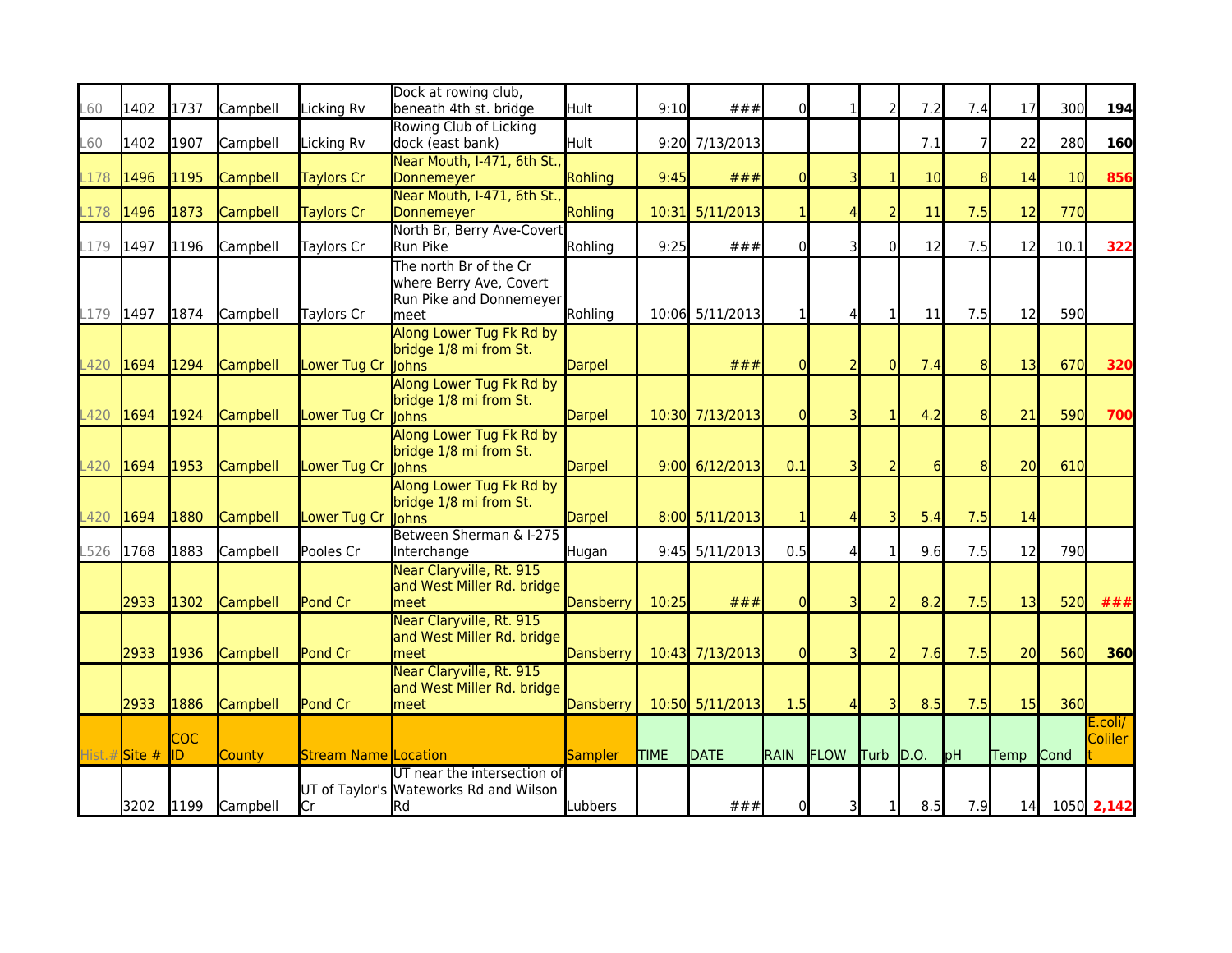|        |               |                  |                 |                             | UT near the intersection of<br>UT of Taylor's Wateworks Rd and Wilson |                |             |                  |                |                |                |                |                  |      |             |                    |
|--------|---------------|------------------|-----------------|-----------------------------|-----------------------------------------------------------------------|----------------|-------------|------------------|----------------|----------------|----------------|----------------|------------------|------|-------------|--------------------|
|        | 3202          | 1894             | Campbell        | Cr                          | lRd                                                                   | Lubbers        |             | 1:40 5/11/2013   | 1.5            | 31             | 3              | 8.9            | 8.3              | 13.9 | 740         |                    |
| .300   | 1608          | 1920             | <b>Clark</b>    | <b>Hoods Cr</b>             | At Lykins Pk between<br>footbrdg & parking lot                        | Cecil          |             | $1:24$ 7/13/2013 | 0.1            |                | $\Omega$       | 12             | 8                | 26   |             | 296                |
| L301   | 1609          | 1921             | Clark           |                             | UT of Town BrAt Barnes and Main Sts                                   | Cecil          |             | 1:55 7/13/2013   | 0.1            | 31             | $\overline{0}$ | 12             | 8                | 29   |             | 216                |
|        | 3217          | 1948             | <b>Clark</b>    | Stoner Cr                   | 350 yards upstream of I-<br>64 bridge                                 | <b>Skinner</b> |             | 10:52 7/13/2013  | 0.5            |                | 2              | 6.6            | 6.8              | 20   | 350         | 1,200              |
|        | 3217          | 1896             | Clark           | Stoner Cr                   | 350 yards upstream of I-<br>64 bridge                                 | <b>Skinner</b> |             | 3:00 5/11/2013   | $\mathbf{1}$   |                | 3              | 8.2            | 7.5              | 15   | 320         |                    |
| L521   | 1764          | 1344             | Flemina         | Martin Mill Br.             | Along Hwy. 1013 at<br>intersection of Fox Cr near<br>laas line        | <b>Bowlds</b>  | 10:03       | ###              | $\Omega$       | 2              | $\overline{0}$ | 7              | 7.25             | 11   | 500         | 170                |
| L521   | 1764          | 1933             | Fleming         | Martin Mill Br gas line     | Along Hwy. 1013 at<br>intersection of Fox Cr near                     | lGossett       |             | 7:31 7/13/2013   | $\Omega$       | 4              | $\overline{0}$ | 7.5            | 7.5              | 17   | 280         | 600                |
| .521   | 1764          | 1882             | Fleming         | Martin Mill Br              | Along Hwy. 1013 at<br>intersection of Fox Cr near<br>gas line         | Gossett        |             | 11:20 5/11/2013  | 0.5            |                |                | $\overline{7}$ | 7.9              | 14   | 330         |                    |
| .29    | 1373          | 1898             | <b>Harrison</b> | <b>Licking Rv</b>           | Claysville Boat Ramp                                                  | Florence       |             | 10:45 7/13/2013  | $\overline{0}$ |                |                | $\overline{7}$ | 7.6              | 22   | 230         | 320                |
| L29    | 1373          | 1859             | <b>Harrison</b> | <b>Licking Rv</b>           | Claysville Boat Ramp                                                  | Florence       | 4:07        | 5/11/2013        |                |                |                | 8.8            | $\overline{7.4}$ | 15   | 240         |                    |
| L46    | 1390          | 1348             | Harrison        | S Fk Licking<br>lRv         | Downstream of Cynthiana<br>at Poindexter Br.                          | Dugan          | 11:50       | ###              | $\Omega$       |                |                |                |                  |      |             | 82                 |
| L46    | 1390          | 1863             | <b>Harrison</b> | S Fk Licking<br>lRv         | Downstream of Cynthiana<br>at Poindexter Br.                          | Dugan          |             |                  | 1.5            | 5 <sup>1</sup> | 31             |                |                  |      |             |                    |
| L46    | 1390          | 1390             | Harrison        | S Fk Licking<br>Rv          | Downstream of Cynthiana<br>at Poindexter Br.                          | Dugan          | 11:51       |                  | 0.5            | $\Delta$       | 3              |                |                  |      |             | 260                |
| -78    | 1421          | 1285             | Harrison        | <b>S Fk Licking</b><br>Rv   | Below bridge at Lair                                                  | Hines          | 11:15       | ###              | $\Omega$       |                |                | 7.8            | 8.0              | 16   | 450         | 486                |
| .216   | 1533          | 1345             | Harrison        | <b>Richland Cr</b>          | Richland Crk Road                                                     | Clifford       | 9:34        | ###              | $\overline{0}$ |                | $\overline{0}$ | 8.6            | 8                | 13   | 420         | 104                |
| .216   | 1533          | 1913             | Harrison        | <b>Richland Cr</b>          | Richland Crk Road                                                     | Clifford       | 9:40        | 7/13/2013        | $\Omega$       |                | $\Omega$       | 5.4            | 7.75             | 21   | 510         | 20                 |
| L216   | 1533          | 1876             | Harrison        | <b>Richland Cr</b>          | Richland Crk Road                                                     | Clifford       | 2:32        | 5/12/2013        |                |                |                | 6.6            | 7.8              | 15   | 450         |                    |
| Hist.# | <b>Site #</b> | <b>COC</b><br>ID | County          | <b>Stream Name Location</b> |                                                                       | Sampler        | <b>TIME</b> | <b>IDATE</b>     | RAIN           | FLOW           | <b>Turb</b>    | D.0            | pH               | Temp | <b>Cond</b> | E.coli/<br>Coliler |
|        | 3183          | 1944             | <b>Harrison</b> | <b>Flat Run</b>             | At bridge to Flat Run<br><b>Veterans Park</b>                         | Evans          |             | 11:00 7/13/2013  | 0.5            | 31             | $\mathbf{1}$   | 7.2            | 7.5              | 21   | 500         | 1,420              |
|        | 3183          | 1891             | Harrison        | <b>Flat Run</b>             | At bridge to Flat Run<br><b>Veterans Park</b>                         | Evans          |             | 9:30 5/24/2013   | $\Omega$       |                |                | 7.4            | 7.4              | 16   | 450         |                    |
|        | 3184          | 1189             | Harrison        | Mill Cr                     | Behind property                                                       | Burgan         | 9:45        | ###              | $\overline{0}$ | $\overline{2}$ | $\overline{0}$ | 4.8            | 7.5              | 14   | 450         | 268                |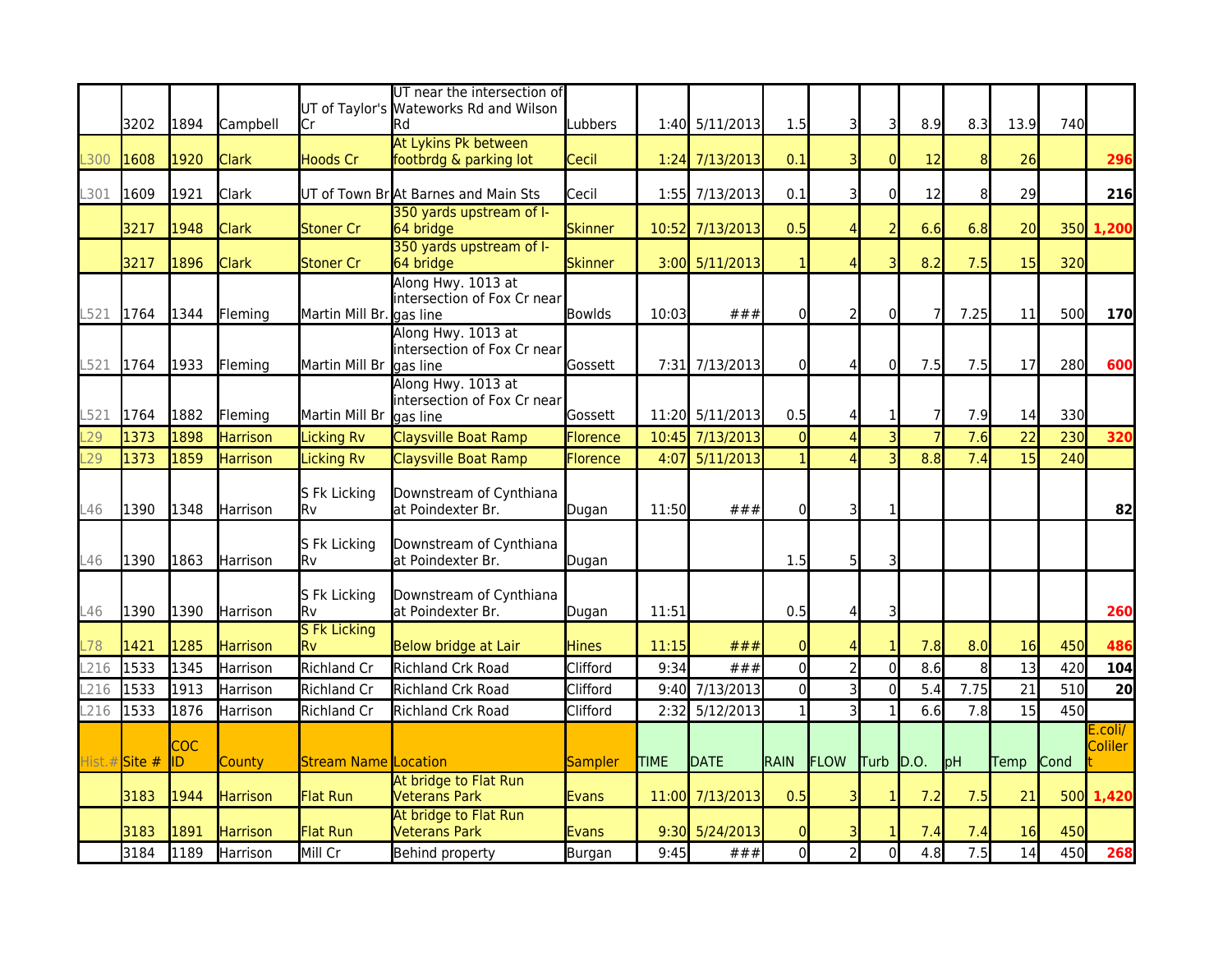|                  | 3184                 | 1945             | Harrison        | Mill Cr                     | behind property at 3090<br>KY Hwy 32W                          | Burgan        |             | 10:00 7/13/2013  |                | 3'                      | $\mathbf{1}$            | 5.7            | 7.5  |       | 570           | 640               |
|------------------|----------------------|------------------|-----------------|-----------------------------|----------------------------------------------------------------|---------------|-------------|------------------|----------------|-------------------------|-------------------------|----------------|------|-------|---------------|-------------------|
|                  | 3218                 | 1188             | <b>Harrison</b> | <b>Harrison Cr</b>          | At Langley Rd. bridge                                          | Florence      | 10:22       | ###              | $\overline{0}$ | $\overline{\mathsf{c}}$ | $\overline{0}$          | 9.4            | 8    | 14    | 470           | 104               |
|                  | 3218                 | 1949             | <b>Harrison</b> | <b>Harrison Cr</b>          | At Langley Rd. bridge                                          | Florence?     |             | 10:00 7/13/2013  | $\overline{0}$ |                         |                         | 7.3            | 7.8  | 22    | 550           | 20                |
|                  | 3218                 | 1897             | <b>Harrison</b> | <b>Harrison Cr</b>          | At Langley Rd. bridge                                          | Florence      |             | $2:54$ 5/11/2013 |                |                         |                         | 8.3            | 7.9  | 14    | 380           |                   |
| L <sub>29</sub>  | 1373                 | 1187             | Harrison        | Licking Rv                  | Claysville Boat Ramp                                           | Florence      | 9:35        | ###              | $\overline{0}$ | 3                       | $\mathbf{1}$            | 7.8            | 7.5  | 17    | 250           | 172               |
|                  | 3199                 | 1946             | Hebron          | lCk                         | UT of Woolper Behind 2080 West Horison<br>Dr.                  | <b>Buhlig</b> |             | $9:15$ 7/13/2013 | $\overline{0}$ |                         | <sup>0</sup>            | 5              | 7.7  | 21.5  | 640           | 1,100             |
| .38              | 1382                 | 1283             | Kenton          | <b>Banklick Cr</b>          | Pioneer park off SR 17                                         | Bergman       | 10:20       | ###              | $\overline{0}$ |                         | 0                       |                |      | 13.33 | 680           | 244               |
| L38              | 1382                 | 1900             | Kenton          | <b>Banklick Cr</b>          | Pioneer park of SR 17                                          | Bergman       |             | 7/13/2013        |                |                         |                         |                |      |       |               |                   |
| .38              | 1382                 | 1860             | Kenton          | <b>Banklick Cr</b>          | Pioneer park of SR 17                                          | Bergman       |             | 10:00 5/11/2013  | 1.5            | Δ                       | 3                       | 8.2            | 7.5  | 13    | 330           |                   |
| L39              | 1383                 | 1284             | Kenton          | <b>Banklick Cr</b>          | <b>Mouth of Licking Rv</b>                                     | Bergman       | 9:50        | ###              | $\overline{0}$ |                         | $\overline{\mathsf{c}}$ |                |      | 14.44 | 390           | 168               |
| L39              | 1383                 | 1901             | Kenton          | <b>Banklick Cr</b>          | Mouth of Licking Rv                                            | Bergman       | 10:00       | 7/13/2013        | $\overline{0}$ |                         | $\overline{2}$          | 5.4            | 7.75 | 23    | 500           | 180               |
| L39              | 1383                 | 1861             | Kenton          | <b>Banklick Cr</b>          | Mouth of Licking Rv                                            | Bergman       |             | 10:45 5/11/2013  | 1.5            |                         | 3                       | 6              | 7.5  | 12    | 400           |                   |
|                  |                      |                  |                 |                             | Where Cr exits Doe Run                                         |               |             |                  |                |                         |                         |                |      |       |               |                   |
| L443             | 1712                 | 1295             | Kenton          | Doe Run Cr                  | Lake                                                           | Caldwell      | 10:00       | ###              | $\overline{0}$ |                         | $\overline{2}$          | 7.4            | 8.5  | 18    | 310           | 104               |
|                  |                      |                  |                 |                             | Where Cr comes out of<br>Doe Run Lake at bottom                |               |             |                  |                |                         |                         |                |      |       |               |                   |
| L443 1712        |                      | 1926             | Kenton          | Doe Run Cr                  | lof hill<br>West bank at moth                                  | Caldwell      |             | 11:28 7/13/2013  |                | 31                      | $\mathbf{1}$            | 3.2            | 8.3  | 24.4  | 370           | 80                |
| L444 1713        |                      | 1296             | Kenton          | Licking Rv                  | directly down from<br><b>Audobon Statue</b>                    | <b>Hult</b>   | 9:45        | ###              | $\overline{0}$ |                         | $\overline{2}$          | 7.4            | 7.2  | 20.5  | 410           | 126               |
| L444             | 1713                 | 1927             | Kenton          | <b>Licking Rv</b>           | West bank at the mouth<br>directly down from<br>Audobon statue | <b>Hult</b>   |             |                  |                |                         |                         |                |      |       |               |                   |
| L470             | 1737                 | 1298             | Kenton          | <b>Banklick Cr</b>          | Downstream from dog<br>park at Pioneer Park                    | Lantz         | 10:55       | ###              | $\overline{0}$ | 3                       | 0                       | 8.2            | 7.9  | 16    | 590           | 220               |
| L470             | 1737                 | 1929             | Kenton          | <b>Banklick Cr</b>          | Downstream from dog<br>park at Pioneer Park                    | Lantz         |             | 11:09 7/13/2013  | 0.1            | 3                       | $\Omega$                | 7.4            | 8.4  | 24    | 590           | 100               |
| L470             | 1737                 | 1881             | Kenton          | <b>Banklick Cr</b>          | Downstream from dog<br>park at Pioneer Park                    | Lantz         |             | 6:00 5/26/2013   | 0.5            |                         | 0                       | 10.3           | 7.8  | 20    | 540           |                   |
| L471             | 1738                 | 1299             | Kenton          | <b>Banklick Cr</b>          | Hwy 1829 in Erlanger                                           | Lantz         | 9:30        | ###              | $\Omega$       |                         | $\Omega$                | 9.8            |      | 14    | 606           | 150               |
| Hist.#           | $\frac{1}{1}$ Site # | <b>COC</b><br>ID | County          | <b>Stream Name Location</b> |                                                                | Sampler       | <b>TIME</b> | DATE             | <b>RAIN</b>    | FLOW                    | Turb                    | D.0            | pH   | Temp  | <b>I</b> Cond | .coli/<br>Coliler |
| -471             | 1738                 | 1930             | Kenton          | <b>Banklick Cr</b>          | Hwy 1829 in Erlanger                                           | Lantz         | 9:25        | 7/13/2013        | 0.1            |                         | $\Omega$                |                | 7.9  | 21    | 630           | 200               |
| L <sub>532</sub> | 1774                 | 1301             | Kenton          | <b>Banklick Cr</b>          | Upstream of dog park                                           | Fields        | 11:40       | ###              | $\mathbf{0}$   |                         | $\overline{0}$          | 7.4            | 8.25 | 13    | 560           | 244               |
| .532             | 1774                 | 1934             | Kenton          | <b>Banklick Cr</b>          | Upstream of dog park                                           | _antz         | 11:05       | 7/13/2013        | 0.1            | $\overline{3}$          | $\overline{0}$          | $\overline{7}$ | 7.9  | 24    | 600           | 400               |
| L <sub>532</sub> | 1774                 | 1884             | Kenton          | <b>Banklick Cr</b>          | Upstream of dog park                                           | Lantz         |             | 7:00 5/26/2013   | 0.5            | 3                       | $\overline{0}$          | 10             | 7.6  | 20    | 550           |                   |
|                  | 3154                 | 1305             | Kenton          | Holds Br                    | At the Rust Dr. brdige in<br><b>Taylor Mill</b>                | Kaeff         | 9:40        | ###              | $\Omega$       | 3                       | $\overline{0}$          | 7.8            | 7.5  | 13    | 850           | 268               |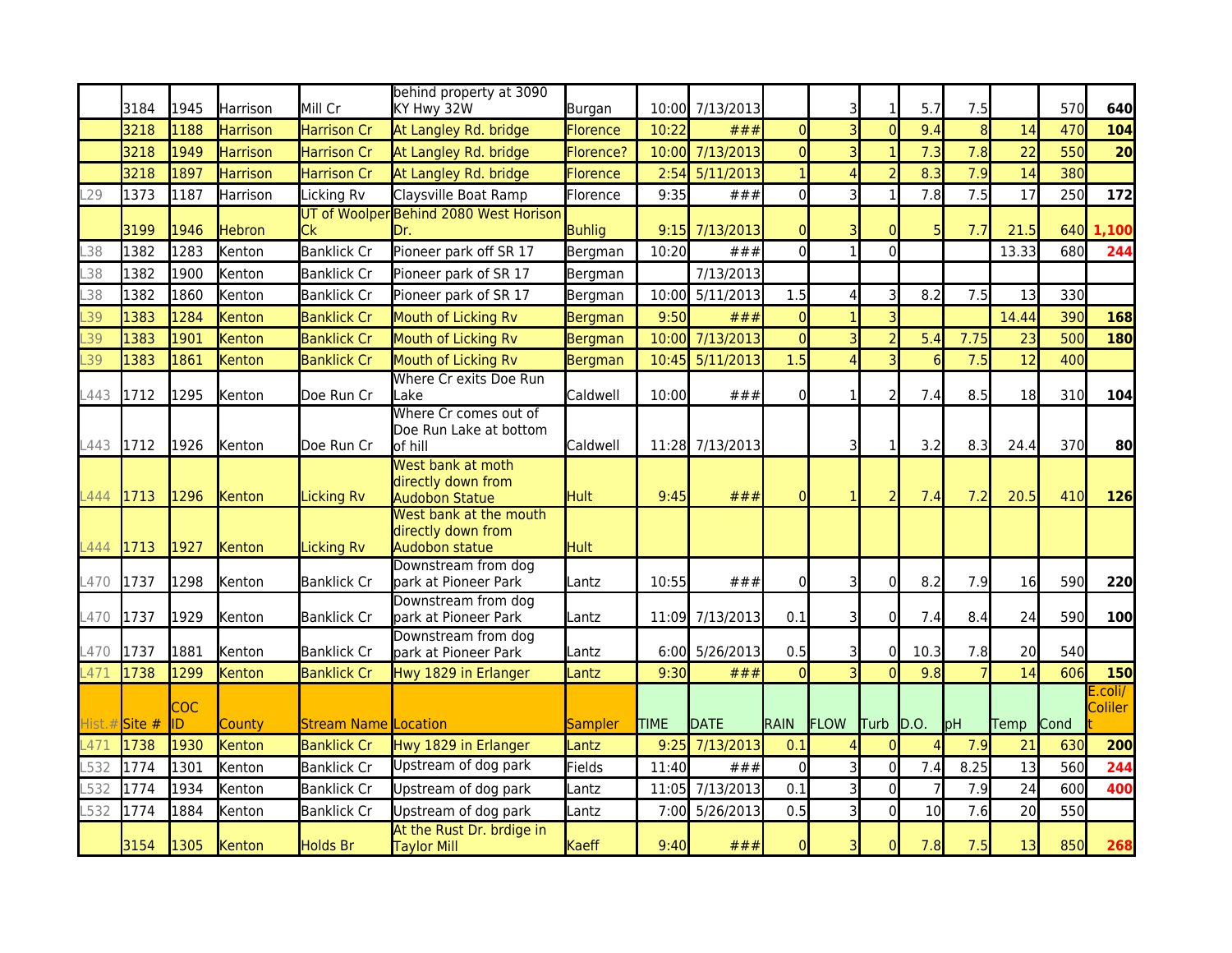|      | 3154         | 1941             | Kenton                 | Holds Br                       | At the Rust Dr. bridge in<br><b>Taylor Mill</b>                              | Kaeff       |             | 10:10 7/13/2013 | $\Omega$       |                | $\Omega$       | 7.6             | 7.5  | 20              | 800   | 140                |
|------|--------------|------------------|------------------------|--------------------------------|------------------------------------------------------------------------------|-------------|-------------|-----------------|----------------|----------------|----------------|-----------------|------|-----------------|-------|--------------------|
|      | 3181         | 1186             | Kenton                 | Horse Br                       | About halfway down Horse<br>Br Rd. from Thomas More<br>Pkwy.                 | Kaeff       | 9:00        | ###             | $\overline{0}$ | 3              | 0              | 8               | 81   | 13 <sup>l</sup> | 1070  | 82                 |
|      | 3181         | 1943             | Kenton                 | Horse Br                       | About halfway down<br>HorseBr Rd/Thomas More<br>Pkwy                         | Kaeff       |             | 9:30 7/13/2013  | $\overline{0}$ | 3              | $\mathbf{0}$   | 5.2             | 7.5  | 19I             | 1020  | ###                |
|      | 3249         | 1192             | Kenton                 | Mosers Br                      | <b>Hdwaters of Mosers Br</b><br>between Ft Wright and Ft<br>Mitchell         | Thoeny      | 10:50       | ###             | $\overline{0}$ | 31             | $\overline{0}$ | 9.5             | 7.5  | 14              | 1080  | <b>196</b>         |
|      | 3249         | 1950             | Kenton                 | <b>Mosers Br</b>               | <b>Hdwater of Mosers Br</b><br>beteween Ft. Wright and<br><b>Ft Mitchell</b> | Thoeny      |             | 10:35 7/13/2013 | 0.1            | 3              | $\Omega$       | 8               | 7.5  | 18              | 1020  | 240                |
|      | 3254         | 1308             | Kenton                 | Pleasant Run                   | <b>Across from Bethel Baptist</b><br>Church at 1862 Saint<br>Johns Rd.       | Sparks      | 10:35       | ###             | $\overline{0}$ | 3              | 0              | 10 <sup>1</sup> | 8    | 14              | 990   | 40                 |
|      | 3254         | 1951             | Kenton                 | Pleasant Run                   | <b>Across from Bethel Baptist</b><br>lChurch at 1862 Saint<br>Johns Rd.      | Sparks      |             | 10:44 7/13/2013 | 0.1            | зI             | $\mathbf{0}$   | 7.4             | 81   | 21              | 940   | 80                 |
|      | 3255         | 1309             | Kenton                 | <b>Banklick Cr</b>             | Off Old Hwy. 17 on Rt.<br>3148 just below street<br><b>pulloff</b>           | Fields      | 10:00       | ###             | $\overline{0}$ | 3              | $\Omega$       | $6\overline{6}$ | 6.8  | 15              | 620   | 242                |
|      | 3255         | 1952             | Kenton                 | <b>Banklick Cr</b>             | Off Old Hwy 17 on Rt.<br>3148 just below pulloff                             | Fields      |             | 10:23 7/13/2013 |                | 3              | $\Omega$       | 7.8             | 8    | 23              | 590   | 360                |
| L189 | 1506         | 1201             | Magoffin               | Licking Rv                     | Mouth of Straight Fk (Rt.<br>3336) in                                        | Boyd        | 7:50        | ###             | $\mathbf{0}$   | $\overline{2}$ | $\Omega$       | 6.8             | 7.1  | 10 <sup>1</sup> | 590   | 40                 |
| L192 | 1509         | 1202             | Magoffin               | Trace Fk                       | At mouth, driveway bridge Boyd                                               |             | 8:32        | ###             | $\Omega$       | 3              | $\Omega$       |                 |      |                 |       | 564                |
| L195 | 1512         | 1203             | Magoffin               | <b>Big Half</b><br>Mountain Cr | Clyde Holliday Farm below<br>iron colvert                                    | Boyd        | 8:55        | ###             | $\overline{0}$ | 3              | 0              |                 |      |                 |       | 882                |
|      | Hist.#Site # | <b>COC</b><br>ID | County                 | <b>Stream Name Location</b>    |                                                                              | Sampler     | <b>TIME</b> | <b>DATE</b>     | <b>RAIN</b>    | FLOW           | Turb           | D.0.            | pH   | Temp            | Cond  | E.coli/<br>Coliler |
| L235 | 1546         | 1204             | Magoffin               | <b>Licking Rv</b>              | <b>Above Richard William's</b><br>Concrete Bridge                            | Boyd        | 9:15        | ###             | $\overline{0}$ | З              | 3              |                 |      |                 |       | 126                |
| L236 | 1547         | 1205             | Magoffin               | Licking Rv                     | At Lakeville below Stinson<br>Ck at Rt. 867                                  | Boyd        | 9:30        | ###             | $\overline{0}$ | 31             | $\overline{2}$ | 7.6             | 7.8  |                 | 880   | 60                 |
| L237 | 1548         | 1206             | Magoffin               | Salt Lick Cr                   | 100 ft upst of the Licking<br>at Rt. 7                                       | <b>Boyd</b> | 8:45        | ###             | $\overline{0}$ |                |                |                 |      |                 |       | 40                 |
| L446 | 1715         | 1207             | Magoffin               | Brushy Fk                      | Off Rt. 7 to Brush Fk<br>Missionary Church                                   | Boyd        | 8:12        | ###             | $\overline{0}$ | 1              | 0              |                 |      |                 |       | 462                |
| .528 | 1770         | 1340             | Menifee                | <b>E Fk Slate Cr</b>           | <b>East Fk Road</b>                                                          | Rogers      | 11:15       | ###             | $\overline{0}$ | $\overline{2}$ | $\overline{0}$ | 5.4             | 6.97 | 13.6            | 157.3 | 20                 |
| L61  | 1403         | 1342             | Montgomery Hinkston Cr |                                | South on Rt. 11, Calk Rd,<br>North of Culvert                                | Tonning     | 10:26       | ###             | $\overline{0}$ | 3              | $\Omega$       | 8.5             | 8.25 | 14              | 480   | 766                |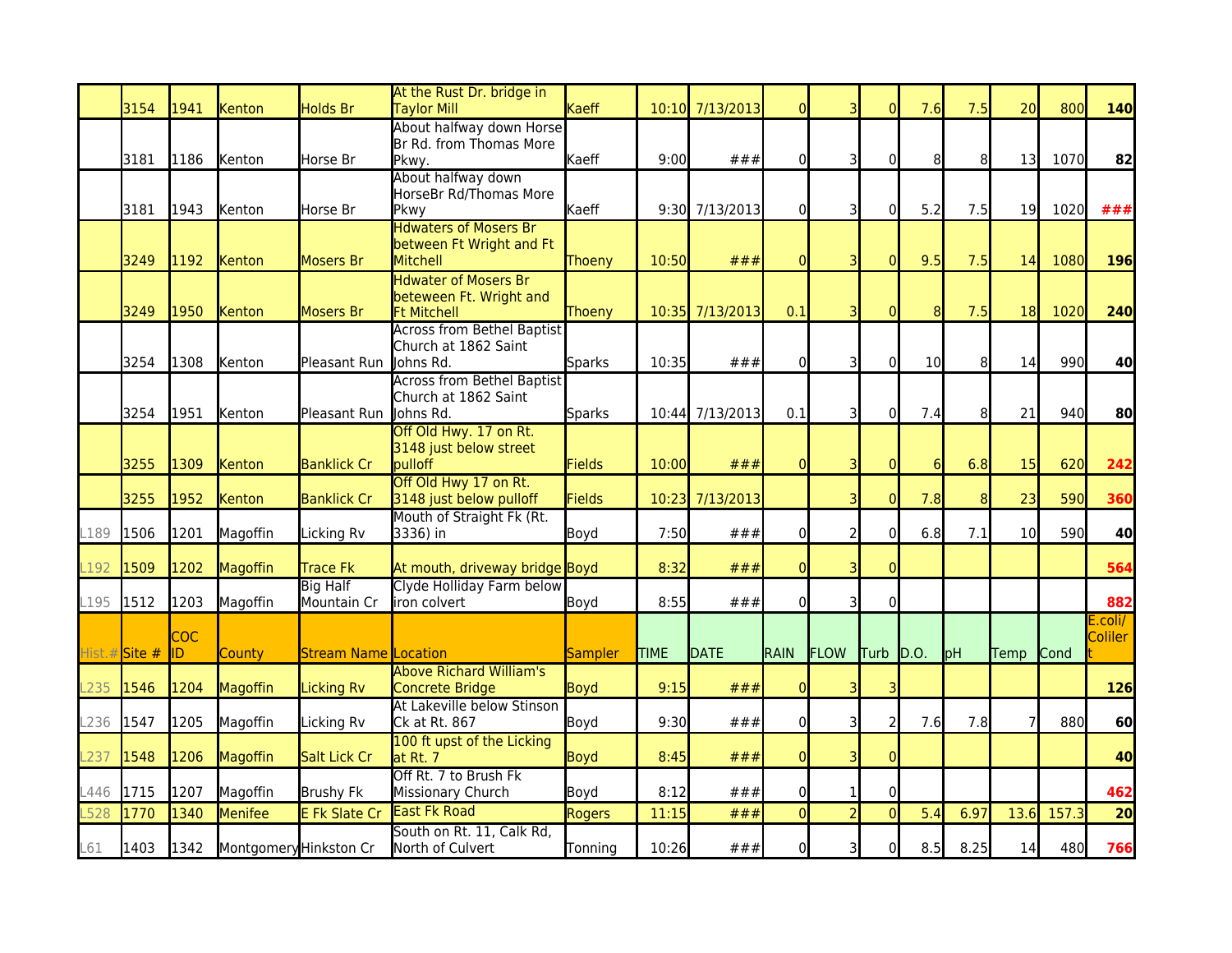| L61             | 1403   | 1866             | Montgomery Hinkston Cr |                                    | South on Rt. 11, Calk Rd,<br>North side of Culvert                        | Tonning        |             | 11:58 5/11/2013  | 0.5          |                |                | $\overline{9}$ | 7.5           | 14              | 290         |                    |
|-----------------|--------|------------------|------------------------|------------------------------------|---------------------------------------------------------------------------|----------------|-------------|------------------|--------------|----------------|----------------|----------------|---------------|-----------------|-------------|--------------------|
| L62             | 1405   | 1380             |                        | Montgomery Hinkston Cr             | 1.1 mi dwn Hinkston Rd at<br>sewage pumpst                                | George         | 11:05       | ###              | $\Omega$     | 3              | $\Omega$       | 8              | 8.0           | 14              | 610         | 486                |
| L62             | 1405   | 1908             | Montgomery Hinkston Cr |                                    | 1.1 miles down Hinkston<br>Rd at sewage pumping<br><b>station</b>         | George         |             | $9:12$ 7/13/2013 | 0.5          | зI             | $\overline{0}$ | 7.6            | 7.5           | 18              |             | 520 1,454          |
| L62             | 1405   | 1867             | Montgomery Hinkston Cr |                                    | 1.1 miles down Hinkston<br>Rd at sewage pumping<br>station                | George         |             | 11:26 5/11/2013  | 0.5          |                | 3              | 8.7            | 7.5           | 14              | 390         |                    |
| L431            | 1701   | 1337             | Morgan                 | N Fk Licking<br>lRv                | Downstream of Rt. 711<br><b>Bridge</b>                                    | Maybriar       | 10:44       | ###              | $\mathbf{0}$ |                | $\Omega$       | 7.7            | 7.8           | 12 <sup>1</sup> | 210         | 60                 |
| L431            | 1701   | 1925             | Morgan                 | N Fk Licking<br>lRv                | Downstream of Rt. 711<br><b>Bridge</b>                                    | Maybriar       |             | 12:15 7/13/2013  |              |                |                | 7.4            | 7.9           | 18.9            | 90          | 630                |
| L89             | 1432   |                  | <b>Nicholas</b>        | <b>Brushy Fk</b>                   | At Miller Station Rd.                                                     | Halpin         |             |                  |              |                |                |                |               |                 |             |                    |
|                 | 3076   | 1282             | Nicholas               | UT of Little<br>Beaver Cr          | lust North of intersection<br>of Morning Glory Rd. and<br>Irvinsville Rd. | <b>Hopkins</b> | 7:00        | ###              | $\Omega$     | $\overline{2}$ | 1              | 3.5            |               | 10 <sup>1</sup> | 640         |                    |
|                 | 3076   | 1937             | Nicholas               | UT of Little<br>Beaver Cr          | lust N of intersect of<br>Morning Glory Rd and<br>Irvinsville Rd          | Hopkins        |             | 10:50 7/13/2013  | $\Omega$     | $\overline{2}$ | 1              |                | 7.5           | 10 <sup>1</sup> | 600         | ###                |
|                 | 3076   | 1887             | Nicholas               | UT of Little<br>Beaver Cr          | lust N of intersect of<br>Morning Glory Rd and<br>Irvinsville Rd          | Hopkins        |             | 8:00 5/11/2013   | 0.5          | 31             | $\overline{2}$ | 7.8            | 7.25          |                 | 600         |                    |
| .07             | 1351   | 1176             | Pendleton              | <b>Licking Rv</b>                  | US. 27 at Butler                                                          | Thaxton        | 9:53        | ###              | $\Omega$     |                |                | 8.6            | $\mathbf{8}$  | 17.1            | 330         | 270                |
| L <sub>07</sub> | 1351   |                  | Pendleton              | <b>Licking Rv</b>                  | US. 27 at Butler                                                          | Cottle         |             | 7/13/2013        |              |                |                |                |               |                 |             |                    |
| Hist.#          | Site # | <b>COC</b><br>ID | County                 | <b>Stream Name Location</b>        |                                                                           | Sampler        | <b>TIME</b> | <b>DATE</b>      | RAIN         | FLOW           | Turb D.O.      |                | $\mathsf{hd}$ | <b>Temp</b>     | <b>Cond</b> | E.coli/<br>Coliler |
| L34             | 1378   | 1178             | Pendleton              | <b>S Fk Licking</b><br>lRv.        | .2 mi above the dam @<br>US27 bridge                                      | Thaxton        | 9:00        | ###              | $\mathbf{0}$ | 31             | 1              | 7.1            | 7.75          | 16              | 380         | 320                |
| _34             | 1378   | 1899             | Pendleton              | S Fk Licking<br>lRv                | .2 mi above the dam @<br>US27 bridge                                      | Thaxton        |             | $9:18$ 7/13/2013 | $\mathbf{0}$ |                | $\overline{2}$ | 5.5            | 7.8           | 23              | 460         | 100                |
| $-54$           | 1398   | 1179             | Pendleton              | <b>S Fk Licking</b><br>lRv         | <b>Hays Station Bridge</b>                                                | Dugan          | 11:27       | ###              | $\Omega$     |                |                |                |               |                 |             | 172                |
| L <sub>54</sub> | 1398   | 1906             | Pendleton              | <b>S Fk Licking</b><br><b>I</b> Rv | Hays Station Rd. bridge                                                   | Dugan          |             | 11:25 7/13/2013  | 0.5          |                | 3              |                |               |                 |             | 80                 |
| $-54$           | 1398   | 1865             | Pendleton              | <b>S Fk Licking</b><br>lRv         | Hays Station Rd. bridge                                                   | Dugan          |             |                  | 1.5          |                |                |                |               |                 |             |                    |
| L127            | 1466   | 1180             | Pendleton              | <b>S Fk Licking</b><br>lRv.        | Falmouth, below US 27<br>bridge                                           | Kutscher       | 9:28        | ###              | $\Omega$     | 31             | 1              | 8              | 7.7           | 15.5            | 390         | 242                |
| L127            | 1466   | 1910             | Pendleton              | <b>S Fk Licking</b><br>Rv          | Falmouth, below US 27<br>bridge                                           | Kutscher       |             | 9:17 7/13/2013   | $\Omega$     |                |                | 6.4            | 7.7           | 22.5            | 440         | 60                 |